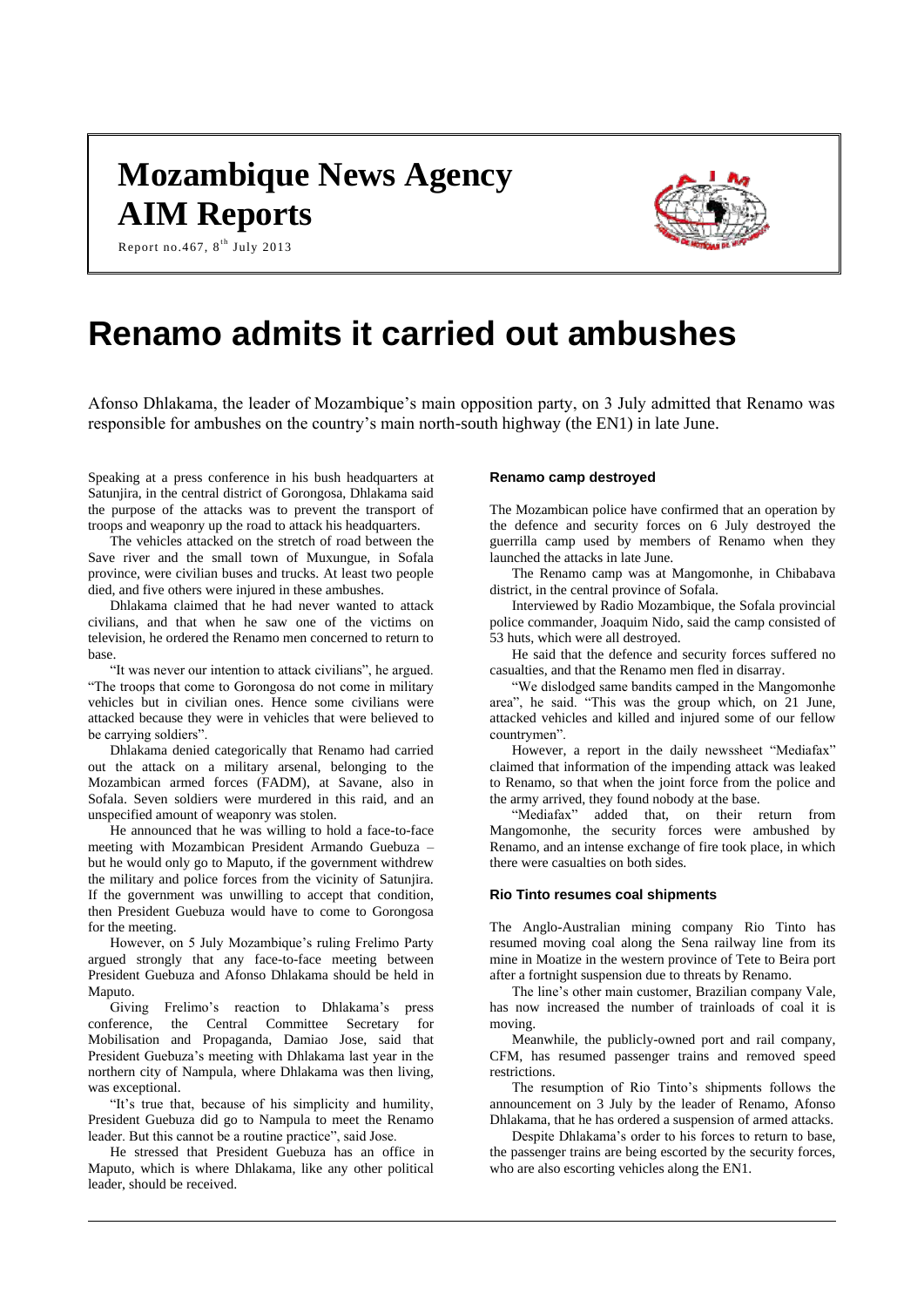## **Still 9.7 million square metres of land to be demined**

According to the Mozambican government's National Demining Institute (IND) there are still an estimated 9.7 million square metres of land to be demined before the cutoff date of 2014.

90 per cent of this consists of new areas identified during the course of the IND's work and which were not included in earlier estimates made in 2007/2008.

The area concerned is equivalent to 900 football fields. Clearing it of land mines would make the land available for agriculture, and for many other types of economic and social activity which cannot go ahead while people still fear that mines are lurking beneath the surface.

This information was provided at a meeting in Maputo between the IND and its cooperation partners at which the latest National Mine Action Plan was presented and debated.

Based on the earlier research, the government approved an action plan for the period 2008-2014. Since it was clear that mine clearance could not end by 2009, the initial deadline under the Ottawa Treaty on the outlawing of antipersonnel mines, the government requested an extension for a further five years, which was granted by the Permanent Committee of the State-Parties to the Ottawa Treaty. Under this extension, the demining of all known mined areas in the country should be concluded by 1 March 2014.

According to the IND, in the 2008-2012 period 983 dangerous areas were demined, setting free about 28.7 million square metres of land. 20,479 mines and 3,780 other items of unexploded ordnance were destroyed.

In the same period, demining was concluded in Niassa, Cabo Delgado, Nampula, Zambezi and Gaza provinces. 103 of the country's 128 districts were classified as "free of mines".

Under the National Mine Action Plan, a strategy was adopted of "demining district by district", which obliges the organisations involved in the demining effort to systematically survey the districts, to ensure that no area where land mines may be buried has been left out.

Demining is only regarded as concluded when the communities that use the land and the district authorities confirm that there are no longer any areas in the district where the presence of mines is suspected. Only then can a district be classified as "free of mines".

That strategy made it possible to demine an additional 399 dangerous areas which had not initially been on the 2007/08 lists of mined areas. These 399 areas covered slightly more than 13.5 million square metres.

In 2012, a total of 8.7 million square metres were cleared. This result leads to optimism about the possibility of concluding the demining of the remaining dangerous areas on time.

#### **Cotton goes to waste due to lack of storage**

The Mozambique Cotton Institute (IAM) has estimated that during the last agricultural campaign two thousand tonnes of cotton went to waste due to a lack of storage.

Last season's campaign was particularly productive, resulting in farmers and businesses being unable to cope with the 184,000 tonnes of cotton harvested.

The director of IAM, Norberto Mahalambe, has highlighted that there was a lack of storage capacity at the factories in Ribaue, Mutuale and Cuamba.

In Ribaue, in the northern province of Nampula, a large quantity of cotton was recently destroyed at the factory.

Mahalambe told the daily newspaper "Noticias" that

"there have also been problems with transporting cotton fibre, with a lack of equipment available to take the fibre from the factories to the ports. In addition, the ports were congested, particularly in Nacala and Pemba, because of economic diversification and the demand for services".

He explained that the overproduction had revealed weaknesses in the capacity to deliver services, particularly transport.

However, Mahalambe stressed that everything is being done to ensure that these logistical deficiencies are tackled.

Mahalambe pointed out that "at the planning level we have recognised that there were errors in forecasting yields. These mistakes were the result of the fact that the yields varied from 300 to 550 kilogrammes per hectare. Nobody expected that the measures that we have taken could have such a rapid impact on the increase in production".

## **Exim Bank of India opens \$217 million credit line**

The Exim Bank of India has opened a \$217 million credit line to finance infrastructure projects in Mozambique.

Under the credit facility, \$150 million will be made available to fund the rebuilding of the highway between Tica, Buzi and Nova Sofala in the central province of Sofala; \$47 million will be used in constructing 1,200 houses in the provinces of Tete, Zambezia and Cabo Delgado; and \$20 million will finance the third phase of the rural water supply project in the provinces of Manica, Zambezia and Nampula.

The credit line was formalised in Maputo on 4 July with the signing of three accords by Mozambique's Finance Minister Manuel Chang and Exim Bank's Executive Director David Rasquinha.

Speaking to the press during the signing ceremony, Manuel Chang explained that the credit line is based on concessional terms, repayable over twenty years with a two per cent interest rate.

Chang praised the role of the Indian government and the Exim Bank in supporting development programmes in Mozambique.

David Rasquinha is in Mozambique as part of the delegation that is accompanying India's Minister of State for External Affairs Preneet Kaur during a two day working visit.

The agreement follows on from the \$500 million credit line opened after Mozambique's President Armando Guebuza visited India in 2010.

That credit line was made available for improving the energy supply in the city of Maputo and Maputo province, enhancing the productivity of rice, wheat and maize cultivation, and building a solar photovoltaic panel manufacturing plant in Beluluane.

## **Prime Minister inspects Maputo ring road**

Prime Minister Alberto Vaquina has stressed the extreme importance of the Maputo ring road for relieving the capital city's traffic congestion.

The Prime Minister was speaking on 4 July after paying a working visit to several sections of the road which is currently under construction. He expressed his satisfaction at the progress he had seen, and added that once complete the road will significantly improve the flow of traffic into and out of the capital.

The ring road is being built with a \$300 million loan from the Exim Bank of China.

The 74 kilometre long dual carriageway is being constructed in sections, with 52 kilometres built from scratch and 22 kilometres being renovated or widened.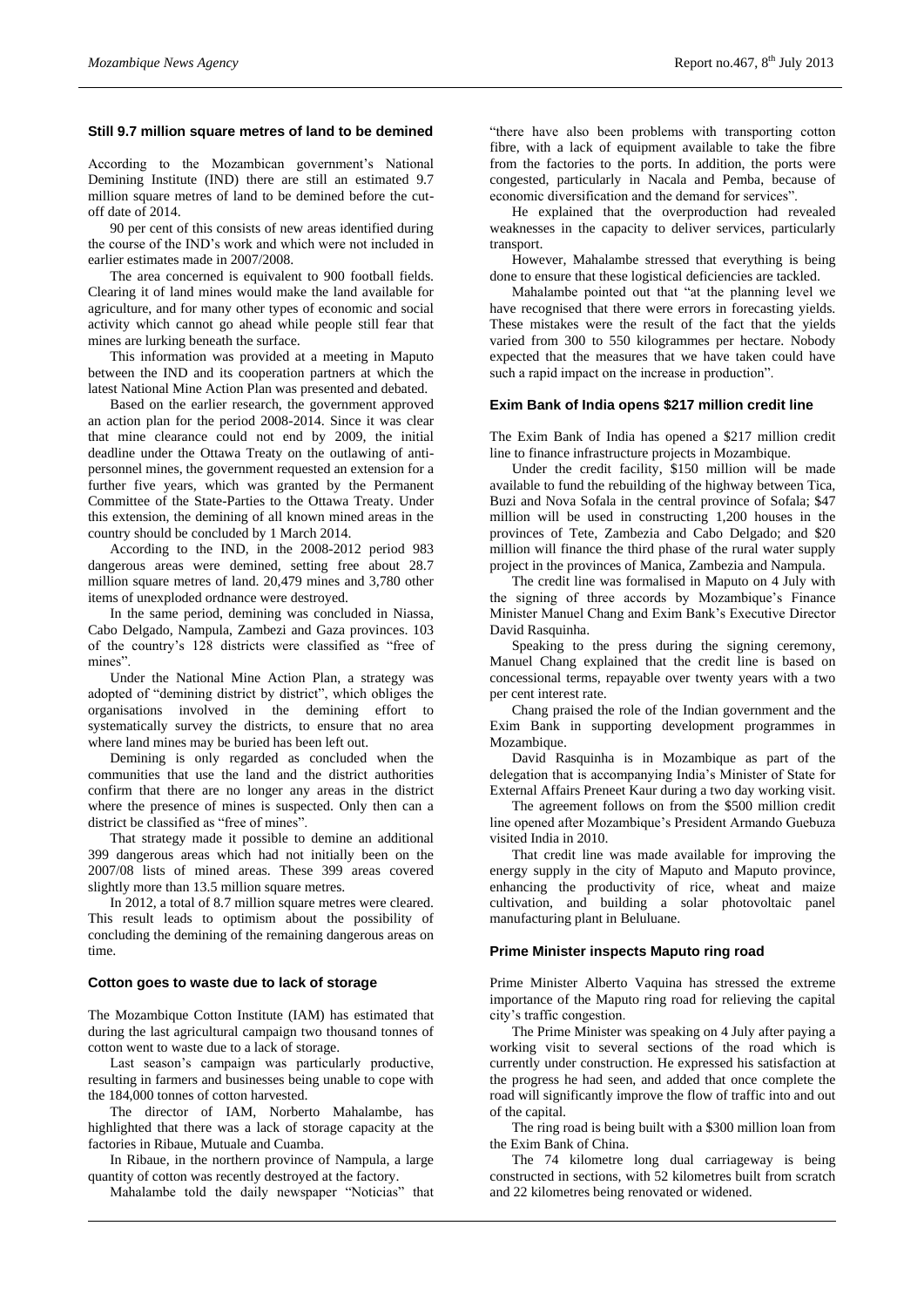According to the managing director of the public company Maputo Sul, Nelson Nunes, the work is being carried out on schedule, with the major hurdle being the relocation of water, energy and telecommunication networks.

He added that a total of 384 families of the 1,110 covered by the resettlement process have already been transferred, with the remaining families to be moved before the end of 2014.

## **Private sector fundamental for SADC infrastructure**

Foreign Minister Oldemiro Baloi on 28 June stated that the participation of the private sector is fundamental for implementing infrastructure projects in the Southern African Development Community (SADC).

SADC estimates that over the next five years about \$64 billion will be invested in projects to accelerate the Regional Infrastructure Development Master Plan (RIDMP) for 2012 to 2027.

Speaking in Maputo during the high level SADC Infrastructure Investment Conference, Baloi said that privatepublic partnerships are needed for these projects to materialise.

He added, "judging by the active participation that private sector representatives are playing in this conference, it is our firm conviction that the conditions have been created for the adoption of a strategy that provides the ways and means to increase their contribution to infrastructure investment".

The Master Plan will be implemented over three fiveyear periods, and it will focus on energy, transport, information technology and communications, meteorology, water and tourism. Over the entire fifteen year period the projects could absorb a total of \$500 billion.

During his speech, Baloi said that while governments will continue to dedicate part of their budgets to finance essential infrastructure projects, their main responsibility is to create a favourable business environment and to guarantee good conditions for investment.

The conference is being held under the theme "Accelerating investment in SADC infrastructure through sustainable and innovative financing" and has over two hundred delegates including investors, cooperation partners, heads of continental and regional organisations, ministers and high ranking government officials.

#### **New Chief of Staff for FADM**

President Armando Guebuza on 26 June appointed Graca Chongo as the new Chief of Staff of the country's armed forces (FADM) following consultations with the National Council for Defence and Security.

General Chongo has been promoted following the removal from office of General Paulino Macaringue. He had been in post since 2008 when he replaced General Lagos Lidimo.

General Chongo was formerly the General Inspector of the FADM.

President Guebuza has extended the mandate of Lt-General Olimpio Cambona as the Deputy Chief of Staff of the FADM. He was appointed to the post at the same time as Macaringue in 2008 but keeps his position.

Lt-General Cambona was a commander in the former rebel movement Renamo having joined at the age of seventeen in 1977.

However, since the merger of the old government army and the Renamo forces in 1994 he has served in the FADM.

## **Indian companies to buy stake in Rovuma Basin**

The Indian state owned hydrocarbon companies ONGC and Oil India have agreed to jointly buy a ten per cent stake in Offshore Area 1 in the Rovuma Basin in northern Mozambique from Videocon for \$2.475 billion.

Offshore Area 1 covers 2.6 million acres off the coast of Cabo Delgado province, where the Texas based company Anadarko is the operator. It has already found between 35 and 65 trillion cubic feet of recoverable natural gas.

Anadarko holds a 36.5 per cent share in Offshore Area 1. Its co-owners are Mitsui of Japan (20 per cent), BPRL Ventures of India (10 per cent) and PTT of Thailand (8.5 per cent). The Mozambican government is represented by Empresa Nacional de Hidrocarbonetos (ENH) which holds a 15 per cent stake in the fields.

Any acquisition is subject to approval by the Mozambican government.

Anadarko is working with ENI, the Italian operator in neighbouring Offshore Area 4, on drawing up plans for a liquefied natural gas processing plant to commercialise the gas. This will not be operational until at least 2018.

Previously, the chairperson of ENH, Nelson Ocuane, said that the LNG plant could cost between \$14 billion and \$20 billion depending on how many units are built.

Oil India points out that such an LNG plant would be "strategically located to competitively supply LNG to India", and that the two companies "participation in the project will facilitate access to the growing Indian gas market which will supplement the country's energy security endeavour".

It added that "this investment is expected to further enhance the strong business and cultural links between Mozambique and India".

## **Roads destroyed during rainy season**

The floods which hit Mozambique during the last rainy season destroyed about thirteen per cent of the country's roads, along with other infrastructure, according to the Minister of Public Works and Housing, Cadmiel Muthemba.

Cited in the daily newspaper "O Pais", Muthemba explained that "the 2012 to 2013 rainy season was characterised by flooding in various river basins damaging about four thousand kilometres of road, 30 bridges, 14 drifts and 62 aqueducts. This represents thirteen per cent of our road network of 30,000 kilometres".

Muthemba was speaking during the closing of a meeting of the coordinating council of the Ministry of Public Works and Housing.

The ministry also announced that due to the current international financial crisis it will not begin work on the roads linking Chimuara and Nicoadala, Lurio River and Metoro, Moeda and Negomane, and Namitile and Angoche.

"These are four projects in the government's five year plan that, unfortunately, we are not going to see commence this year due to financial difficulties", explained the coordination council's spokesperson Marcelo Amaro.

Despite the financial constraints, a dozen roads have been rehabilitated under the five year plan and the government expects to complete another 28 road works.

In one of its major road projects, the government has invested 1.5 billion meticais (\$50 million) on improving the EN221 in Gaza province, which will be reopened in 2014.

The budget for the road's improvement has grown to about 2.4 billion meticais due to increases in the cost of materials and other factors. The works cover a total of 322 kilometres of which 40 kilometres will be finished this year.